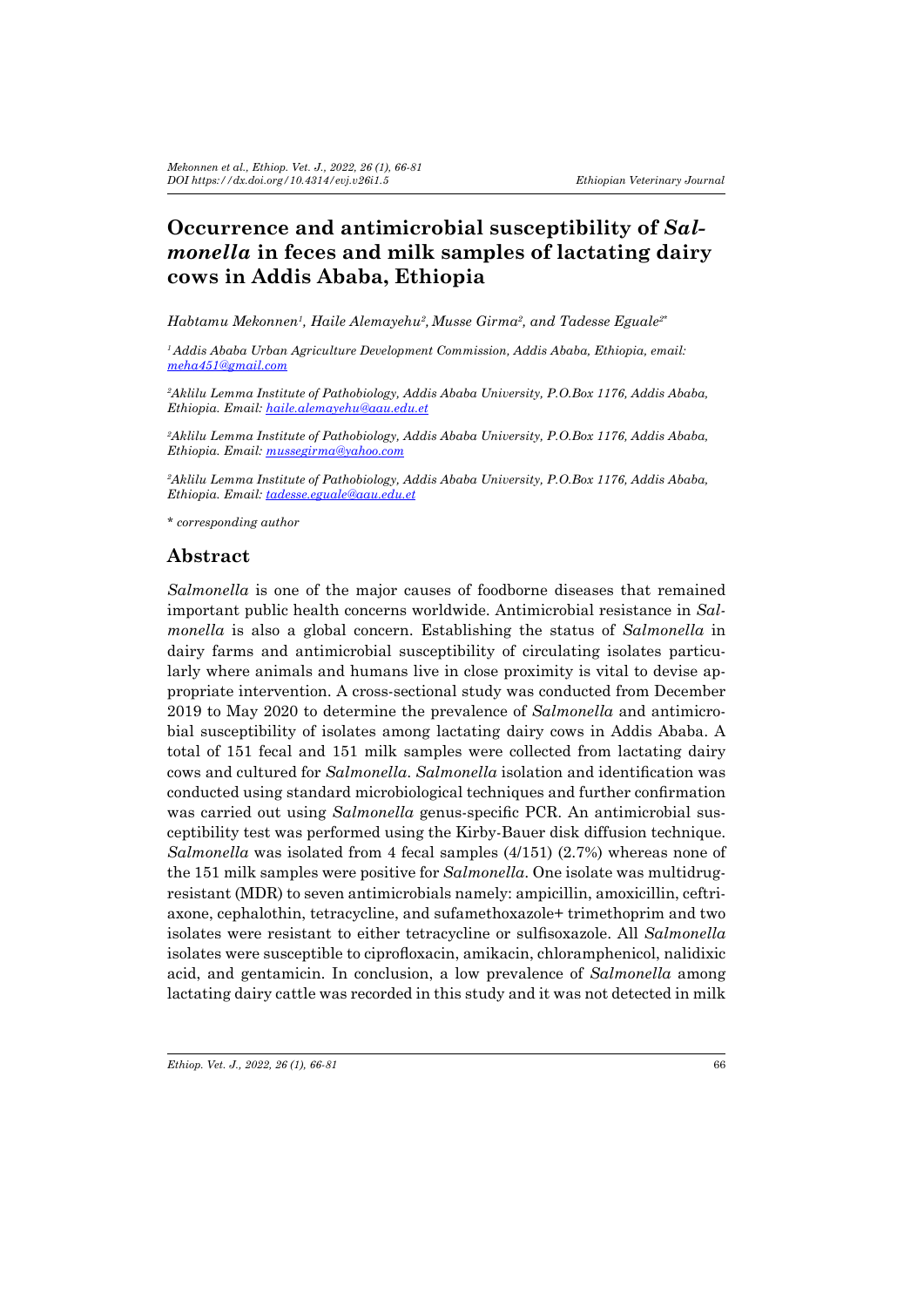samples. However, the observed resistance to commonly used antimicrobials particularly third-generation cephalosporin, ceftriaxone in one of the isolates pose a public health concern. Thus, appropriate measures should be instituted to protect the public and animals from infection with multidrug-resistant strains of *Salmonella*.

**Keywords**: Addis Ababa; dairy cows; antimicrobial resistance; prevalence; *Salmonella.* 

### **Introduction**

A large segment of the rural and urban population of Ethiopia is dependent on livestock for food and generation of income and animals and humans live in close proximity most of the time. Thus, many zoonotic bacterial pathogens can reach humans through the consumption of contaminated foods of animal origin and close contact with animals infected by these pathogens (Bekele and Ashenafi, 2010).

Foodborne diseases originating from food animals remain major public health problems across the globe where healthy food animals serve as reservoirs of pathogens spreading to humans (Eng *et al*., 2015). An estimated 600 million cases, 420,000 deaths, and 33 million years of healthy lives are lost due to the consumption of unsafe food globally each year (WHO, 2015). The common foodborne pathogens are zoonotic and transmitted through the consumption of contaminated foods of animal origin or direct or indirect contact with the animals (Rahman *et al*., 2020).

*Salmonella* is one of the major foodborne pathogens that cause diseases ranging from mild gastroenteritis to severe complications including invasive bloodstream infections. Human infection with *Salmonella* occurs mainly when a person consumes food of animal origins such as meat, poultry, dairy products, and other products contaminated with the feces of animals containing *Salmonella* (Bintsis, 2017). Cattle have been identified as a major reservoir of *Salmonella* and shed the bacteria in feces leading to contamination of milk and other dairy products providing an easy route of human infection with *Salmonella* (Eguale *et al*., 2016; Holschbach and Peek, 2018). Both symptomatic and asymptomatic dairy cattle are potential sources for the contamination of the farm environment and farm products by *Salmonella* species (Cummings *et al.*, 2010).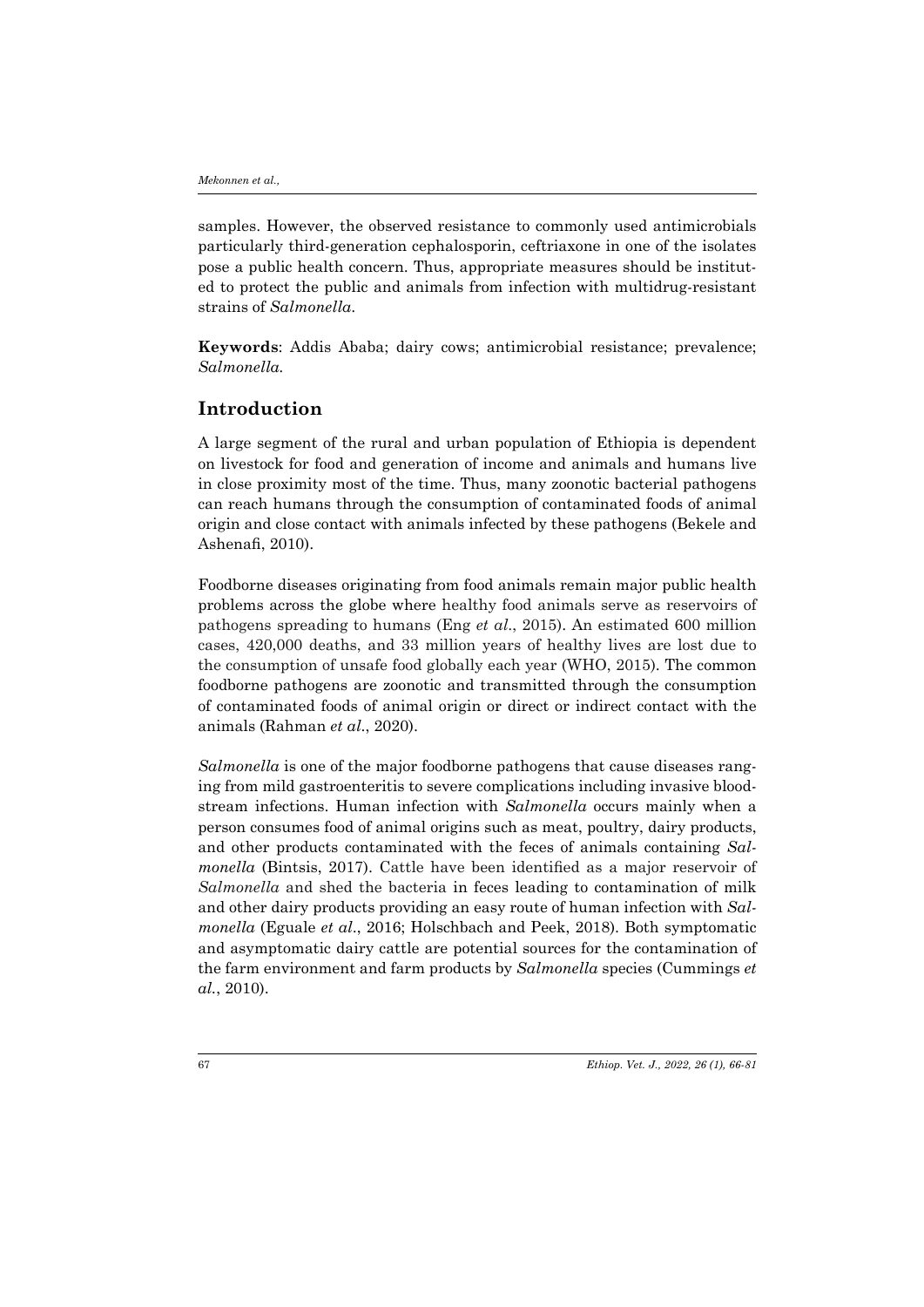Consumption of unpasteurized milk and undercooked meat contaminated with fecal material are the main transmission routes for *Salmonella* in humans (Bintsis, 2017). Antimicrobial resistance in *Salmonella* has been considered the major public health problem globally. Infection with antimicrobial-resistant *Salmonella* is reported to be associated with treatment failure, increased risk of bloodstream infection, increased chance of hospitalization, and prolonged hospital stay (Krueger *et al*., 2014; Varma *et al.*, 2005).

Increasing antimicrobial-resistant *Salmonella* are being reported in different parts of the world due to the use of antimicrobial agents in food animals at subtherapeutic level or prophylactic doses which may promote on-farm selection of antimicrobial-resistant strains and markedly increase the human health risks associated usually with the food supply (Cheng *et al*., 2019; Manyi-Loh *et al*., 2018).

In Ethiopia, various studies showed the occurrence of *Salmonella* in dairy cattle and their environment (Addis *et al*., 2011; Eguale *et al*., 2016; Keba *et al*., 2020). Although the contribution of different food animals as a source of *Salmonella* infection to humans is not clearly understood, a study showed a clear indication that related genotypes of *Salmonella* are circulating among humans and animals particularly, multidrug-resistant *Salmonella* Kentucky in dairy cattle and diarrheic patients in Addis Ababa (Eguale *et al*., 2018). Due to the increasing demand for milk and other dairy products for the rising human population of Addis Ababa, small-scale dairy production is rising in Addis Ababa and its suburbs (Eguale *et al*., 2016; Minten *et al*., 2020). The majority of these dairy farms are located near human residential areas increases the chance of spreading *Salmonella* and other pathogens from animals to humans. In addition, as the consumption of raw milk and its derivatives is common in Ethiopia (Keba *et al*., 2020) there is a high chance of infection with *Salmonella* and other foodborne pathogens.

As there are few studies conducted in Ethiopia on the prevalence of *Salmonella*, limited information is available on the level of its occurrence in lactating dairy cows and milk from cows and antimicrobial susceptibility of isolates in Addis Ababa. Hence, establishing the current status on the prevalence and antimicrobial susceptibility of *Salmonella* in the feces of lactating cows and corresponding milk samples is critical for the control of *Salmonella* isolates originating from dairy farms. Therefore, the purpose of this study was to estimate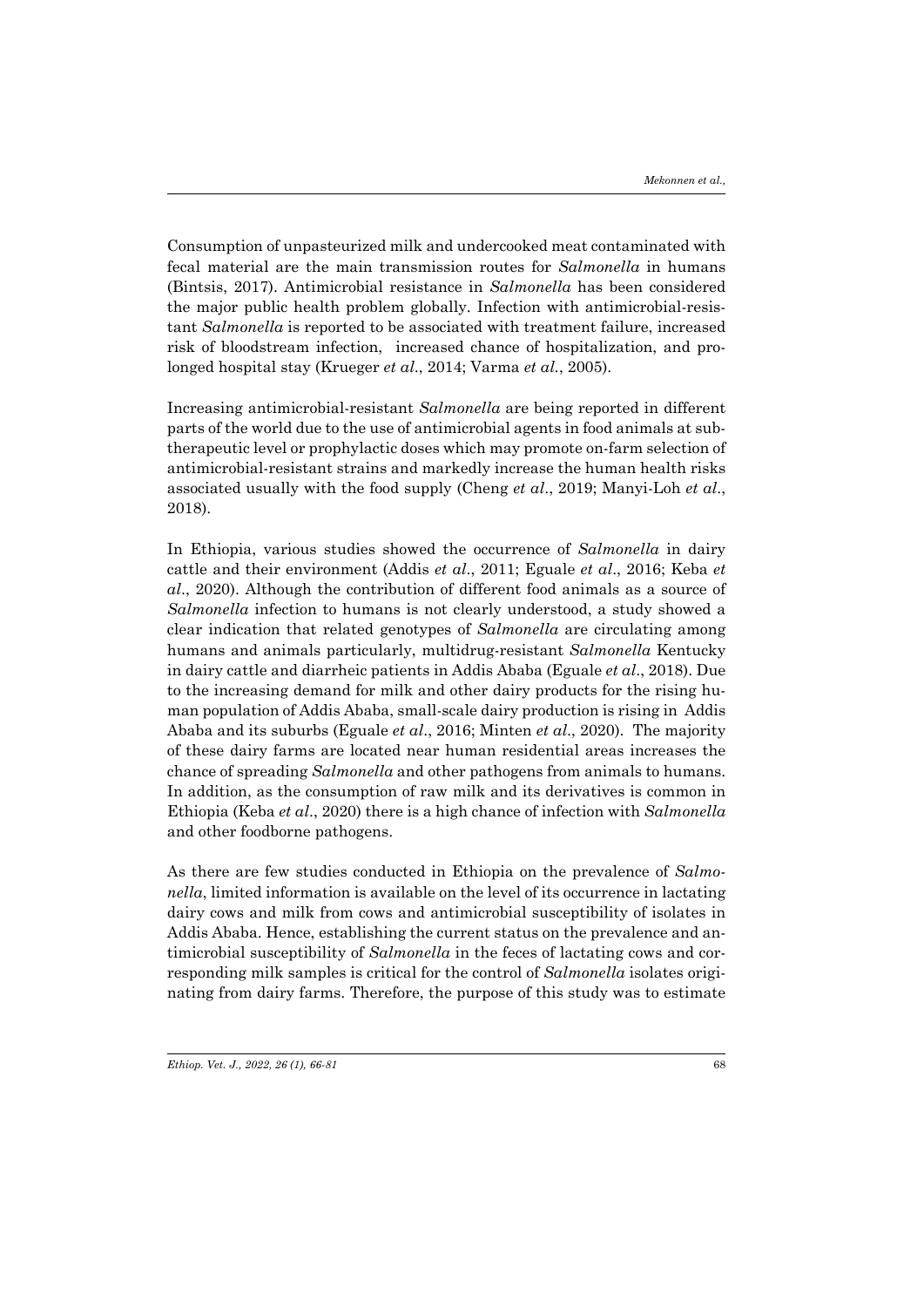the prevalence of *Salmonella* species in feces and milk samples of lactating dairy cattle from selected dairy farms in Addis Ababa and also to determine the antimicrobial susceptibility of *Salmonella* isolates obtained from collected samples.

### **Materials and methods**

#### **Study area, design, and animals**

This study was conducted in Addis Ababa, the capital city of Ethiopia, from December 2019 to May 2020. Addis Ababa is located at 9°148 N38°44 24E coordinate and an average elevation of 2355m above sea level. The average annual temperature and rainfall are 21°C and 1800 mm, respectively. Addis Ababa, with a 527 square kilometer area, is composed of ten sub-cities namely Addis Ketema, Arada, Gulele, Kirkos and Lideta, Akaki Kality, Bole, Kolfe Keranio, Nifas Silk Lafto, and Yeka when this study was conducted. The population of Addis Ababa is estimated at 4.7million (COI, 2020). The dairy farms in urban and peri-urban Addis Ababa are the source of milk for the community in Addis Ababa supplying almost one-third of all liquid milk consumed in the city (Minten *et al*., 2020).

A cross-sectional study was conducted to determine the prevalence and antimicrobial susceptibility of *Salmonella* among lactating dairy cows in Addis Ababa. The study was conducted on selected dairy cows from small, medium, and large-scale dairy farms. Farms were categorized into small (those containing 5–20 animals in a herd), medium (21–50 animals in a herd), and large (more than 50 animals). Clinically healthy lactating cows were involved in this study.

### **Sample size determination**

The larger prevalence report of previous studies on *Salmonella*from lactating dairy cattle in Ethiopia 10.76% (Addis *et al*., 2011) was used to calculate sample size using the formula given by Thrusfield (2007). Accordingly, the minimum sample size calculated was 138, and13 samples were added to improve precision. Therefore, a total of 151 lactating dairy cows were involved from which corresponding151 fecal and 151 milk samples were collected from a total of 47 dairy farms of different herd sizes.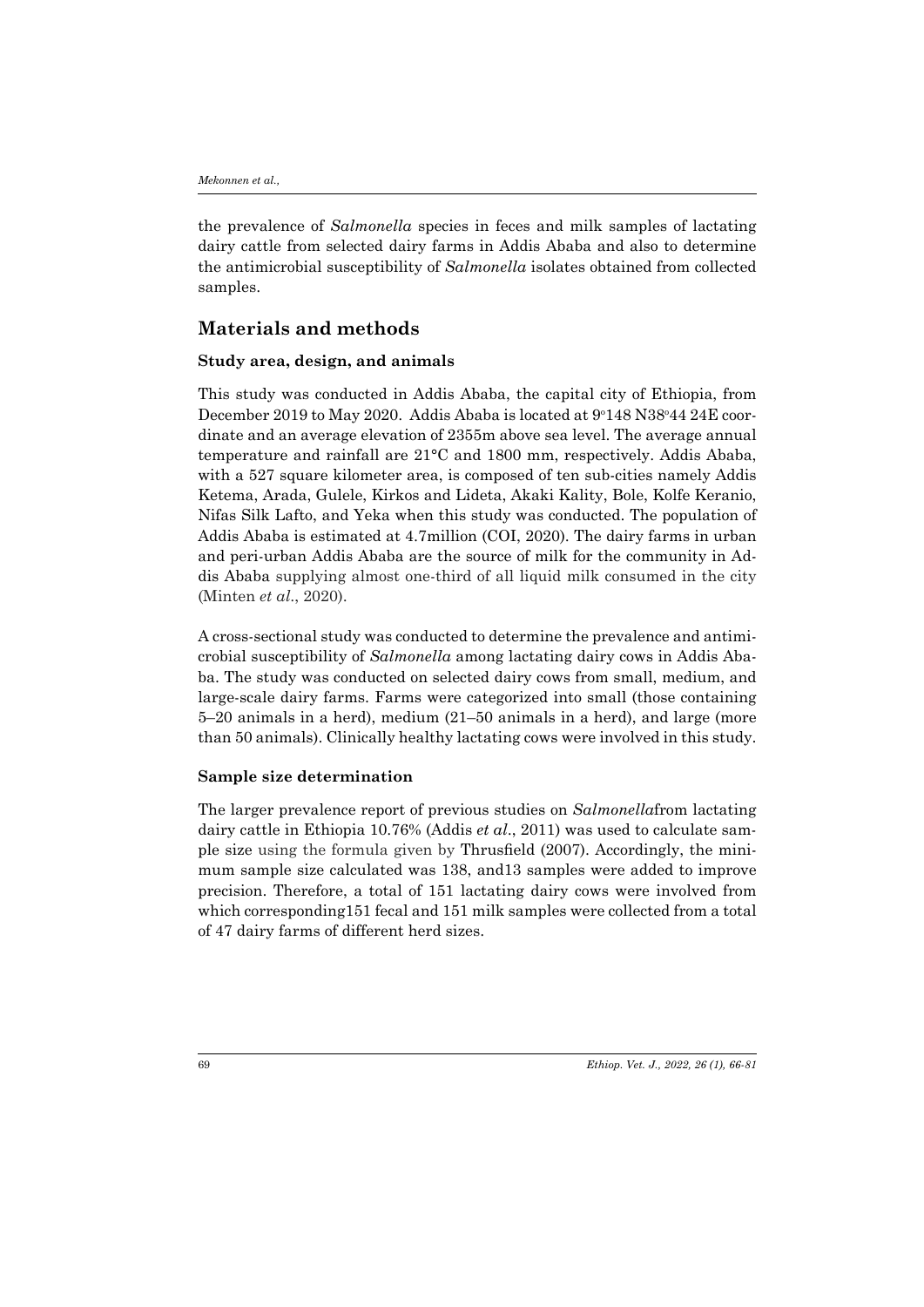### **Sampling method**

Among the ten sub-cities of Addis Ababa, Arada, Akaki Kality, Kirkos, Nifas Silk, and Yeka sub-cities were randomly selected. Then based on the list of the name of the farm owners in the sub-cities obtained from the Addis Ababa Farmers and Urban Agriculture Commission, a systematic sampling technique was used to determine the farms involved in the study. The majority of the farms were small scale having herd sizes of not more than six cows. All lactating cows from each farm were sampled except for the medium and large-scale dairy farms from which the maximum of 10% of lactating cows was sampled.

The study inclusion criteria for the farms was based on a farm with at least 5 Holstein-Friesian-zebu cross breed cattle and 1 lactating cow during the study time, willingness to participate in the study, ready to give the required samples and information through the questionnaire. Cows that received or receiving antimicrobials during the last 10 days were excluded.

#### **Sample and data collection**

A total volume of 40ml of milk samples were collected in sterile 50 ml containers (Falcon tubes) directly from the teats and 10 gm of fecal samples were collected directly from the rectum using disposable gloves into clean zippered plastic bags and packed to avoid any possibility of leakage or cross-contamination. Collection of milk was done by farm attendants by first cleaning his/ her hands and the udders and teats with clean water. This was done following their routine milking schedule of each farm where milk samples were collected in the middle of milking of each cow. A minimum of one cow and a maximum of 5 cows were sampled per farm depending on farm size and availability of lactating cows during the study period. Samples were coded properly and transported to the Microbiology Laboratory of Aklilu Lemma Institute of Pathobiology, in an icebox within 3-4 hrs of collection and processed directly for isolation of *Salmonella*. Information on possible risk factors and socio-demographic data of each selected farm was also gathered using a structured questionnaire. The questionnaire includes sex, age, educational status of the farm owners and attendants, frequency of barn cleaning, age of cows, parity, types of bedding, milking process, and antimicrobial use. Collection of data was performed at the time of sample collection from each farm.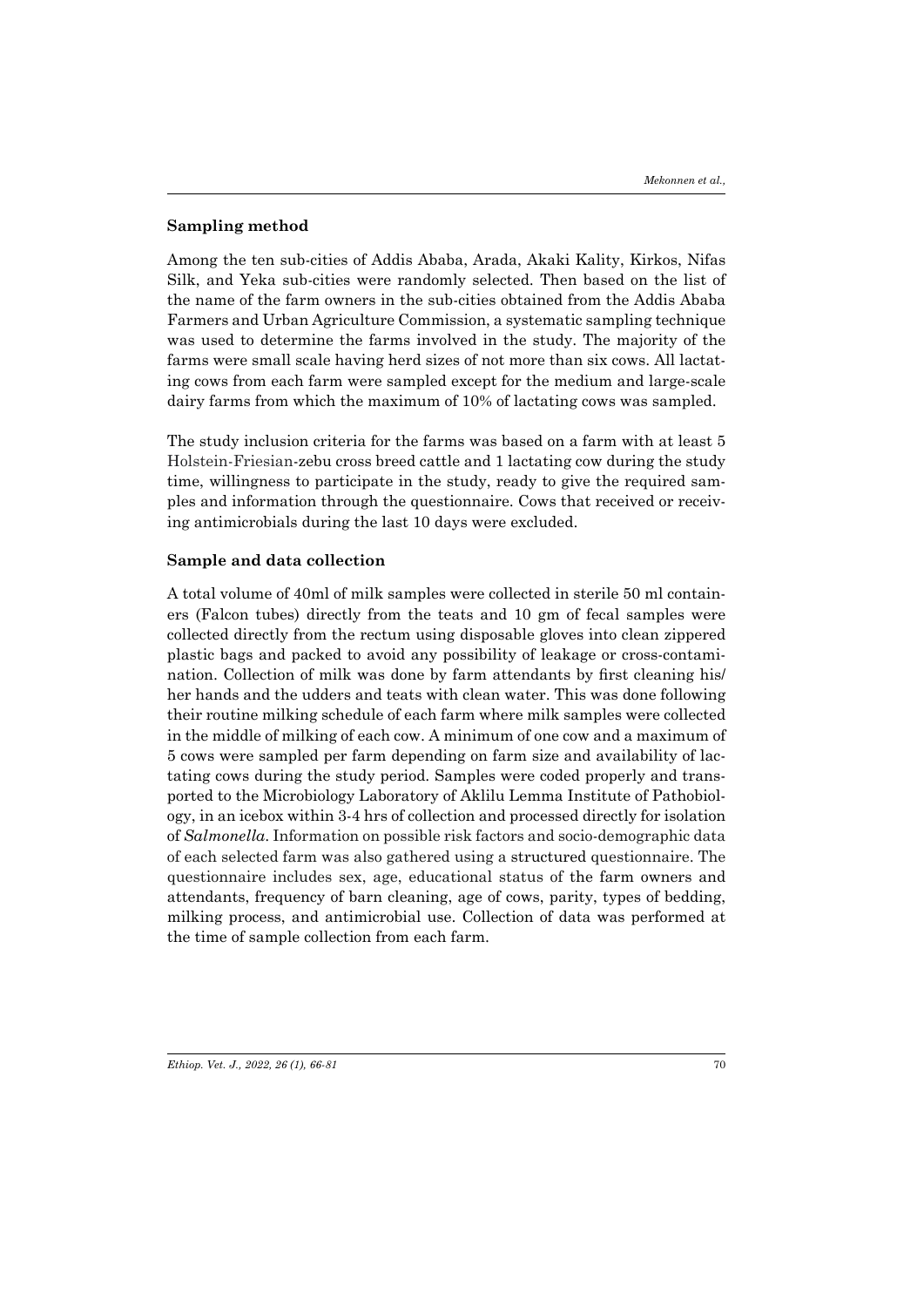### **Isolation of** *Salmonella*

*Salmonella* isolation was conducted at the Microbiology Laboratory of Aklilu Lemma Institute of Pathobiology, Addis Ababa University using techniques recommended by International Organizations for Standardization (ISO-6579, 2000) and WHO Global Foodborne Infections Network laboratory Protocol (WHO, 2010). Ten g of fecal sample and 10ml of milk was pre-enriched in 90 ml of buffered peptone water (BPW) (Oxoid CM509, Basingstoke, England), and incubated for 24 hrs at 37°C. A portion (1 ml) of the pre-enriched culture suspension was transferred to 10ml of selenite cysteine (SC) (Himedia M025, India) broth and another 0.1 ml portion was transferred to 10 ml of Rappaport and Vassiliadis (RV) (Merk, Germany) enrichment broth and incubated at 37°C and 42°C for 24 hrs, respectively. Samples were then inoculated onto Xylose Lysine Deoxycholate (XLD) (Oxoid CM0469, Basingstoke, England) agar plate from both selective enrichment broth media and incubated at 37°C for 24 hrs and the incubation was prolonged to 48 hrs when there were not clear distinct colonies during the 24 hrs of incubation. Presumed *Salmonella* colonies having a slightly transparent zone of reddish color and a black center (WHO, 2010) were sub-cultured on nutrient agar (OxoidCM0003, Basingstoke, England) and further assessed using biochemical tests: triple sugar iron agar (TSI) (Oxoid CM0277, Basingstoke, England), urea (Oxoid CM53, Basingstoke, England), lysine iron agar (LIA) (Oxoid CM381, Basingstoke, England), and Simmons citrate agar (Becton Dickinson, USA) as described previously (Eguale *et al*., 2016). The isolated colonies with typical *Salmonella* biochemical properties were then further confirmed by genus-specific polymerase chain reaction (PCR) as described previously using primer sets (Cohen *et al*., 1993). Two to three pure colonies grown overnight on XLD agar were suspended in ultra-pure RNA's free water and boiled for 5 minutes at 95°C in thermocycler which was used as a DNA template for PCR assay. A reference strain of *S.* Typhimurium (ATCC 14028) was used as a positive control during biochemical analysis and PCR assay.

### **Antimicrobial susceptibility**

The antimicrobial susceptibility profiles of isolates were determined by the Kirby-Bauer disc diffusion method on Muller-Hinton agar (Oxoid CM0337 Basingstoke, England) according to Clinical and Laboratory Standard Institutes Guidelines (CLSI, 2018). Pure colonies grown overnight on nutrient agar were inoculated to a tube containing 5 ml of normal saline solution until it achieved 0.5 McFarland turbidity standards. When the turbidity of bacteria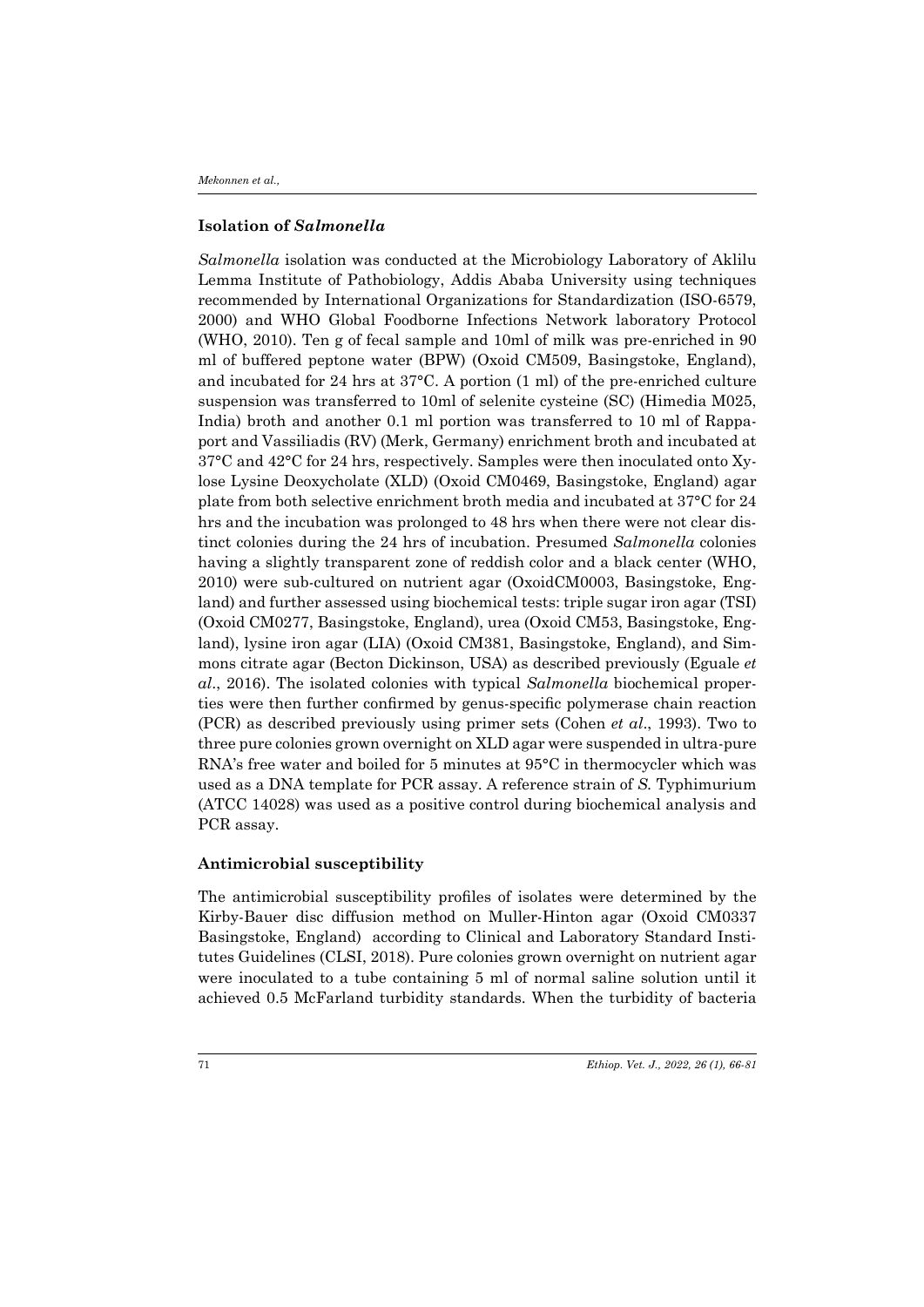was higher than that of 0.5McFarland standard, it was diluted using sterile saline solution. The sterility of the Muller Hinton agar plate was checked by incubating overnight at 37º C before using it for an antimicrobial susceptibility test. A sterile cotton swab was dipped into the suspension and the bacteria were swabbed uniformly over the surface of the Muller Hinton agar plate after removing excess fluid on the cotton swab by pressing on the whole of the test tube. Antimicrobial discs with known concentrations were placed and held at room temperature for 15 minutes to allow drying. The list of antimicrobial discs used in this study, their strengths, and clinical cut-off points are shown in Table 1. All antimicrobial discs used in this study were from Sensi-Discs, Becton, Dickinson, and Company, USA. *Escherichia coli* ATCC 25922 was used as a quality control organism for the antimicrobial susceptibility test.

The plates were then incubated for 24 hrs at 37°C and the diameters of clear zones produced by antimicrobial inhibition of bacterial growth were measured to the nearest mm for each disc using a digital caliper and then classified as resistant, intermediate, or susceptible (Table 1) according to interpretive criteria of Clinical and Laboratory Standards Institute guidelines (CLSI, 2017).

| Antimicrobial agent                  | Disc content<br>$-(\mu g)$ | Susceptible<br>$>$ mm | Intermediate<br>mm | Resistant<br>$\leq$ mm |
|--------------------------------------|----------------------------|-----------------------|--------------------|------------------------|
| Ampicillin                           | 30                         | 17                    | $15 - 16$          | 14                     |
| Amoxicillin + clavulanic acid        | 20/10                      | 18                    | 14-17              | 13                     |
| Cefoxitin                            | 30                         | 18                    | 15-17              | 14                     |
| ceftriaxone                          | 30                         | 23                    | 20-22              | 19                     |
| Cephalothin                          | 30                         | 18                    | 15-17              | 14                     |
| chloraphenicol                       | 30                         | 18                    | 13-17              | 12                     |
| Ciprofloxcin                         | 5                          | 21                    | 16-20              | 15                     |
| Gentamicin                           | 10                         | 15                    | 13-14              | 12                     |
| kanamycin                            | 30                         | 18                    | 14-17              | 13                     |
| Nalidixic acid                       | 30                         | 19                    | 14-18              | 13                     |
| Neomycin                             | 30                         | 17                    | 13-16              | 12                     |
| Sulfisoxazole                        | 250                        | 17                    | 13-16              | 12                     |
| Tetracycline                         | 30                         | 15                    | 12-14              | 11                     |
| Sulfamethoxazole<br>$+$ Trimethoprim | 23.75/1.25                 | 16                    | 11-15              | 10                     |

**Table 1. List of antimicrobial discs used, their strength, and zone diameter interpretive breakpoints in mm**

*Ethiop. Vet. J., 2022, 26 (1), 66-81*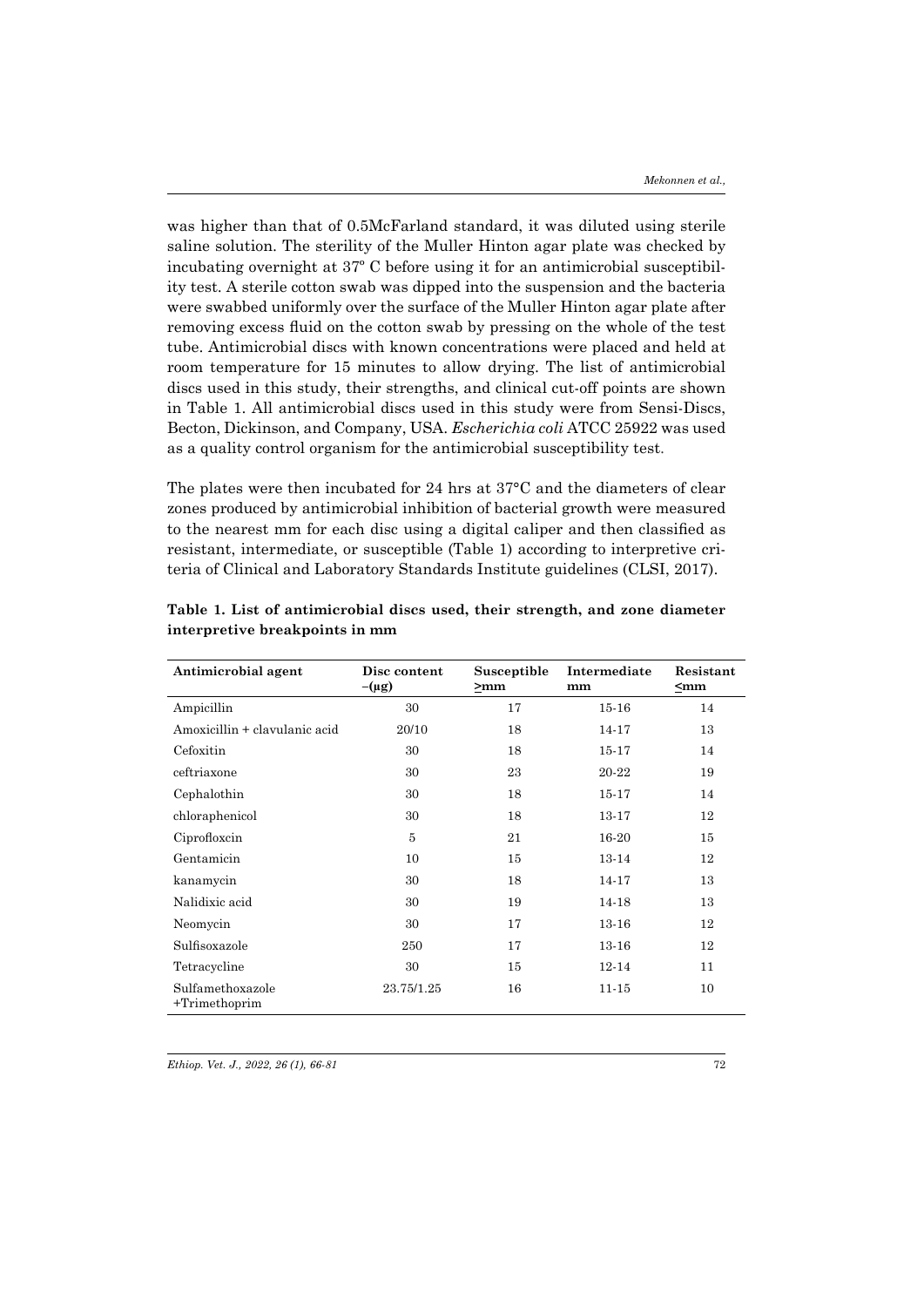#### **Data analysis**

Data obtained from the questionnaire and laboratory activity were entered on a Microsoft Excel spreadsheet and coded appropriately. The occurrence of *Salmonella* per sample type was described as the proportion of positive samples out of total samples. Data was described using Tables.

### **Ethical consideration**

Ethical approval was obtained from the Institutional Review Board of Aklilu Lemma Institute of Pathobiology, Addis Ababa University. Official permission was also obtained from the Addis Ababa city Agriculture Bureau. A research permit was shown to the farmers, all participants were informed about the purpose, and methods of the study, and that participation was on a voluntary basis.

# **Results**

Of the total 151 fecal and 151 milk samples cultured for *Salmonella*, only 4 (2.7%) of the fecal samples (4/151) but none of the milk samples were positive for *Salmonella*. The distribution of *Salmonella*-positive cows among the sub-cities of Addis Ababa is shown in Table 2. The sample level prevalence of *Salmonella* among cows with different farm sizes was 3.9% (3/77), 2.0% (1/48), and 0% (0/26) for small, medium, and large farms, respectively. Prevalence was high in early lactation (5.5%) than in cows that lactated for more than 6 months (1.3%) (Table 2).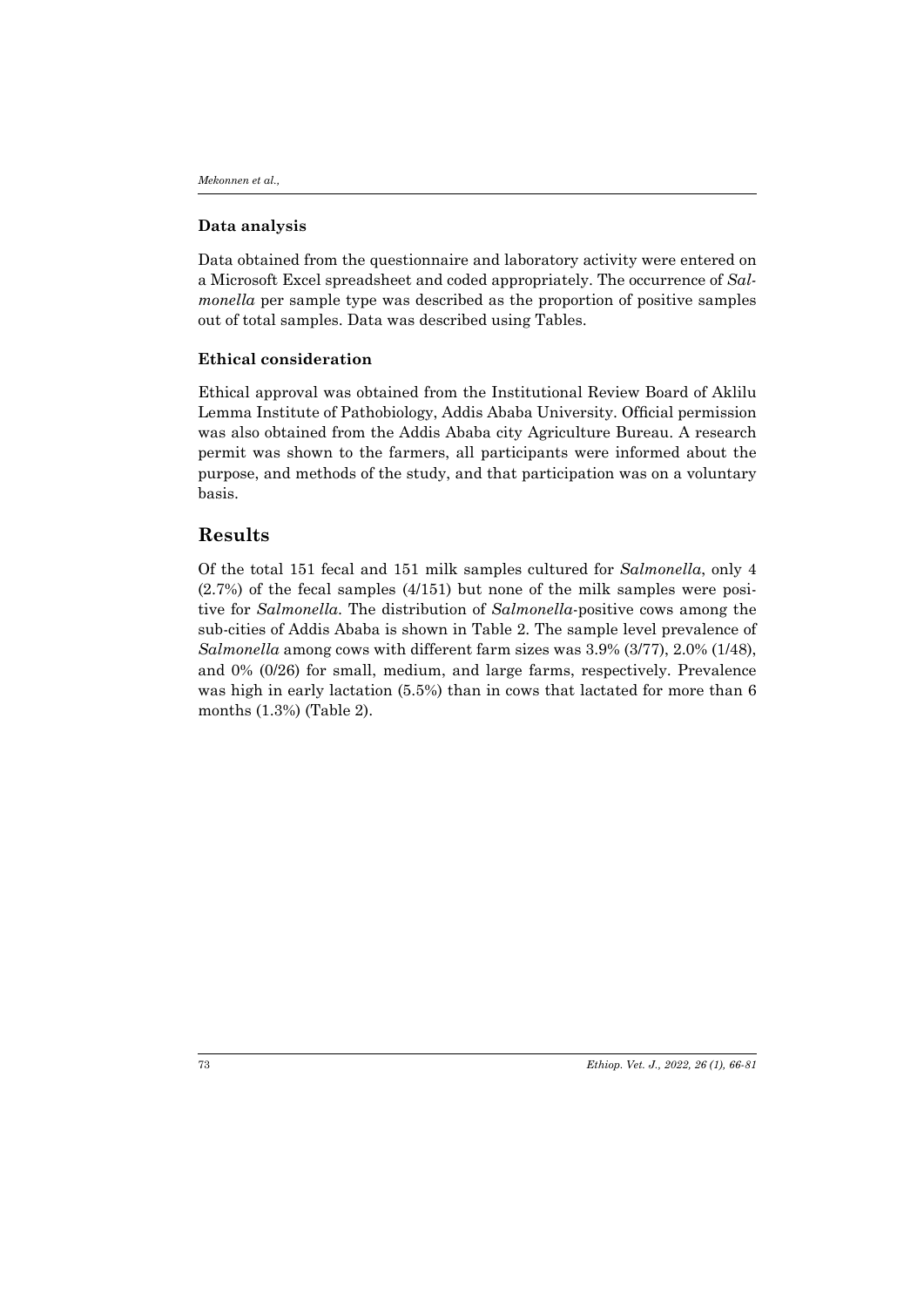| Putative risk factors       | Examined          | Positive (%) |
|-----------------------------|-------------------|--------------|
| Sub cities                  |                   |              |
| Akakikality                 | 39                | 0(0.0)       |
| Arada                       | 20                | 0(0.0)       |
| Kirkos                      | 30                | 1(3.3)       |
| Nifas silk                  | 32                | 2(6.3)       |
| Yeka                        | 30                | 1(3.3)       |
| Farming Size                |                   |              |
| Small                       | 77                | 3(3.9)       |
| Medium                      | 48                | 1(2.0)       |
| Large                       | ${\bf 26}$        | 0(0.0)       |
| Age of the cow(years)       |                   |              |
| < 6                         | 72                | 1(1.4)       |
| $6 - 11$                    | 71                | 3(4.2)       |
| >11                         | $\scriptstyle{7}$ | 0(0.0)       |
| Stage of lactation (Months) |                   |              |
|                             |                   |              |
| < 6                         | 55                | 3(5.5)       |
| $6 - 10$                    | 76                | 1(1.3)       |
| $>10$                       | $20\,$            | 0(0.0)       |
| Parity                      |                   |              |
| $<$ 3                       | 107               | 3(2.8)       |
| >3                          | 44                | 1(2.0)       |
| Bedding                     |                   |              |
| Concrete                    | 109               | 4(3.7)       |
| Mud                         | 42                | 0(0.0)       |
| Udder wash                  |                   |              |
| Before milking              | 110               | 3(2.0)       |
| Before and After            | 40                | 1(0.7)       |
| No                          | $\mathbf{1}$      | 0(0.0)       |

**Table 2. Fecal sample level detection of** *Salmonella* **with respect to selected factors in dairy cows in Addis Ababa**

Overall, in the current study, cows were sampled from 47 different farms, of which only cows from 4 farms (8.5%) were positive for *Salmonella* (Table 3).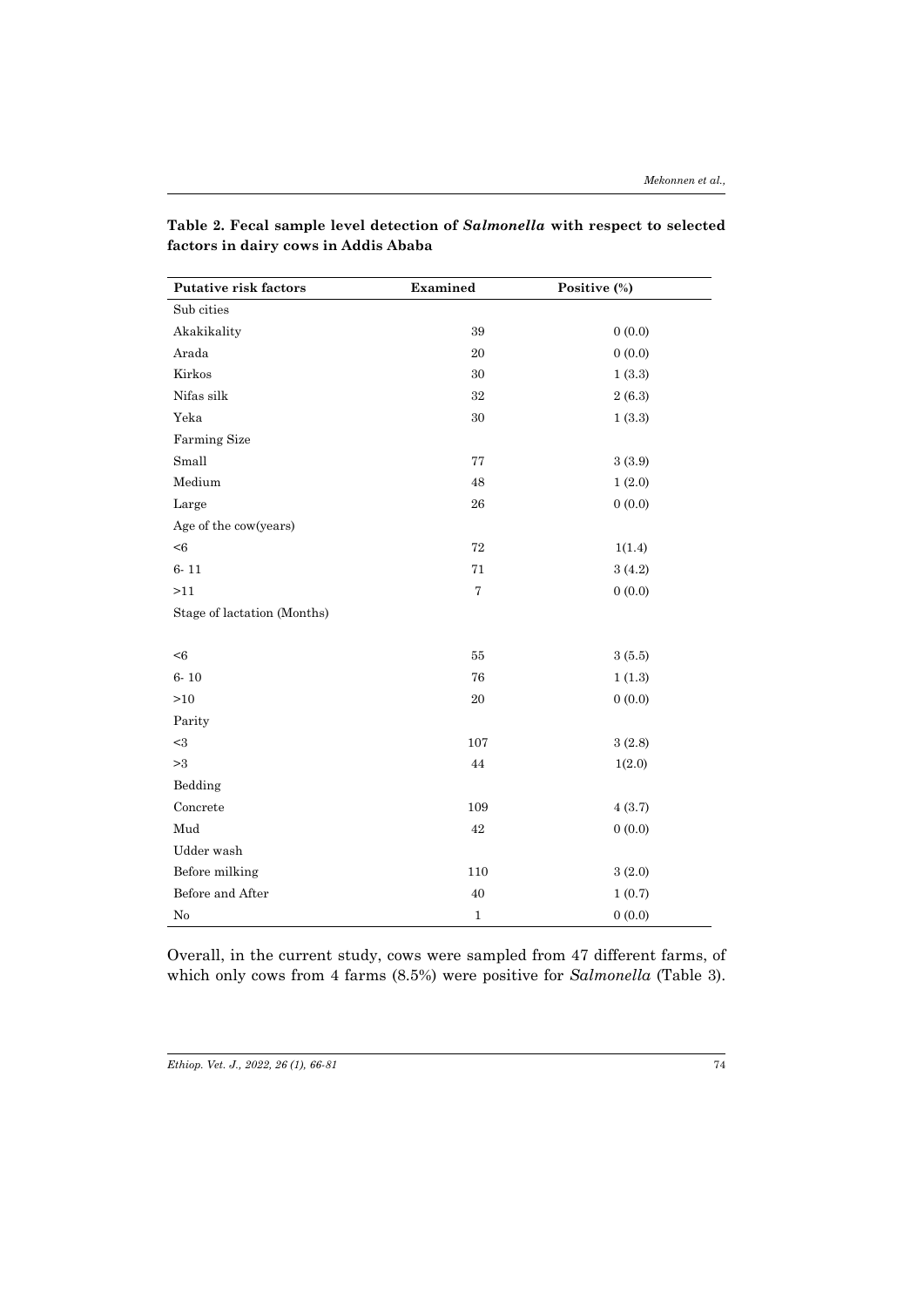| Factors    | Categories   | No. of farms<br>studied | <b>Positive for</b> Salmonella (%) |
|------------|--------------|-------------------------|------------------------------------|
| Sub cities |              |                         |                                    |
|            | Akaki Kality | 7                       | 0(0.0)                             |
|            | Arada        | 12                      | 0(0.0)                             |
|            | Kirkos       | 14                      | 1(2.1)                             |
|            | Nifas Silk   | 6                       | 2(4.3)                             |
|            | Yeka         | 8                       | 1(2.1)                             |
| Farm size  |              |                         |                                    |
|            | Small        | 33                      | 3(6.4)                             |
|            | Medium       | 10                      | 1(2.1)                             |
|            | Large        | $\overline{4}$          | 0(0.0)                             |
| Bedding    |              |                         |                                    |
|            | Concrete     | 36                      | 4(8.5)                             |
|            | Mud          | 11                      | 0(0.0)                             |
| Overall    |              | 47                      | 4(8.5)                             |

**Table 3. Farm-level prevalence of** *Salmonella* **among Addis Ababa dairy cows**

### **Antimicrobial susceptibility of** *Salmonella* **isolates**

All *Salmonella* isolates were susceptible to chloramphenicol, nalidixic acid, amikacin, gentamicin, sulfisoxazole, neomycin, and kanamycin (Table 4). One (25%) of isolates was resistant to 7 antimicrobials namely ampicillin, amoxicillin+clavulanic acid, cephalothin, ceftriaxone, sulfisoxazole, sulfamethoxazole+ trimethoprim, and, tetracycline whereas one other isolate (25%) was resistant to sulfisoxazole and tetracycline. On the other hand, the remaining 2 (50%) of the isolates were susceptible to all antimicrobials used in this study (Table 5).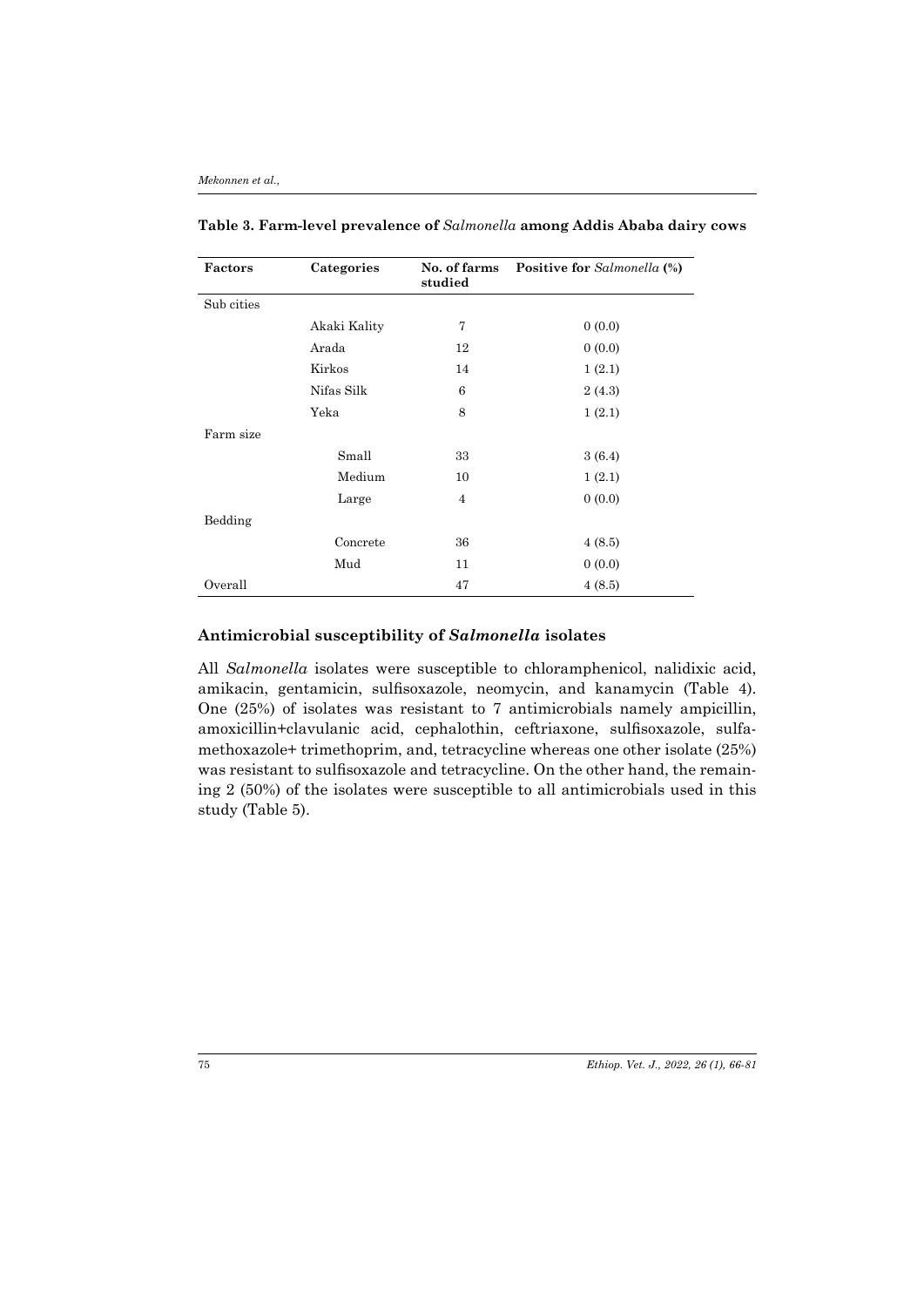| <b>Antibiotic Susceptibility profile</b> |                                   |                                       |                      |
|------------------------------------------|-----------------------------------|---------------------------------------|----------------------|
| Antimicrobials                           | No. susceptible<br>$\binom{0}{0}$ | No.<br>intermediate<br>$\binom{0}{0}$ | No. resistant $(\%)$ |
| Amikacin                                 | 4(100)                            | 0(0.0)                                | 0(0.0)               |
| Amoxicillin+clavulanic acid              | 3 (75)                            | 0(0.0)                                | 1(25.0)              |
| Ampicillin                               | 3(75)                             | 0(0.0)                                | 1(25.0)              |
| Ceftriaxone                              | 3 (75)                            | 0(0.0)                                | 1(25.0)              |
| Cephalothin                              | 3 (75)                            | 0(0.0)                                | 1(25.0)              |
| Chloramphenicol                          | 4(100)                            | 0(0.0)                                | 0(0.0)               |
| Ciprofloxacin                            | 4(100)                            | 0(0.0)                                | 0(0.0)               |
| Gentamicin                               | 4(100)                            | 0(0.0)                                | 0(0.0)               |
| Kanamycin                                | 4(100)                            | 0(0.0)                                | 0(0.0)               |
| Nalidixic acid                           | 3(75)                             | 1(25.0)                               | 0(0.0)               |
| Neomycin                                 | 4(100)                            | 0(0.0)                                | 0(0.0)               |
| Sulfisoxazole                            | 1(25)                             | 1(75.0)                               | 2(50.0)              |
| Tetracycline                             | 2 (50)                            | 0(0.0)                                | 2(50.0)              |
| Sulfamethoxazole+<br>Trimethoprim        | 3(75)                             | 0(0.0)                                | 1(25.0)              |

### **Table 4. Antibiotic susceptibility profiles of** *Salmonella* **isolates in dairy farms in Addis Ababa**

### **Table 5. Antimicrobial resistance pattern of the isolated** *Salmonella* **strains from dairy cows in Addis Ababa**

| Number of antimicrobials<br>to which isolates were<br>resistant | Resistance pattern (No.)                                                                                               | No. of isolates $(\%)$ |
|-----------------------------------------------------------------|------------------------------------------------------------------------------------------------------------------------|------------------------|
| Zero                                                            |                                                                                                                        | 2(50.0)                |
| Two                                                             | G, TE(1)                                                                                                               | 1(25.0)                |
| seven                                                           | AMP, AMC, CF, CRO, G, SXT, TE (1)                                                                                      | 1(25.0)                |
|                                                                 | $AMC =$ amoxicillin+clavulanic acid; $AMP =$ ampicillin; $CF =$ cephalothin; $TE =$ tetracycline; $CRO =$ ceftriaxone; |                        |

 $\operatorname{G=}{\operatorname{suffix}}{}$ 

# **Discussion**

The current study demonstrated an overall 2.7% fecal prevalence of *Salmonella* in lactating dairy cows originating from 8.5% of the tested farms in Addis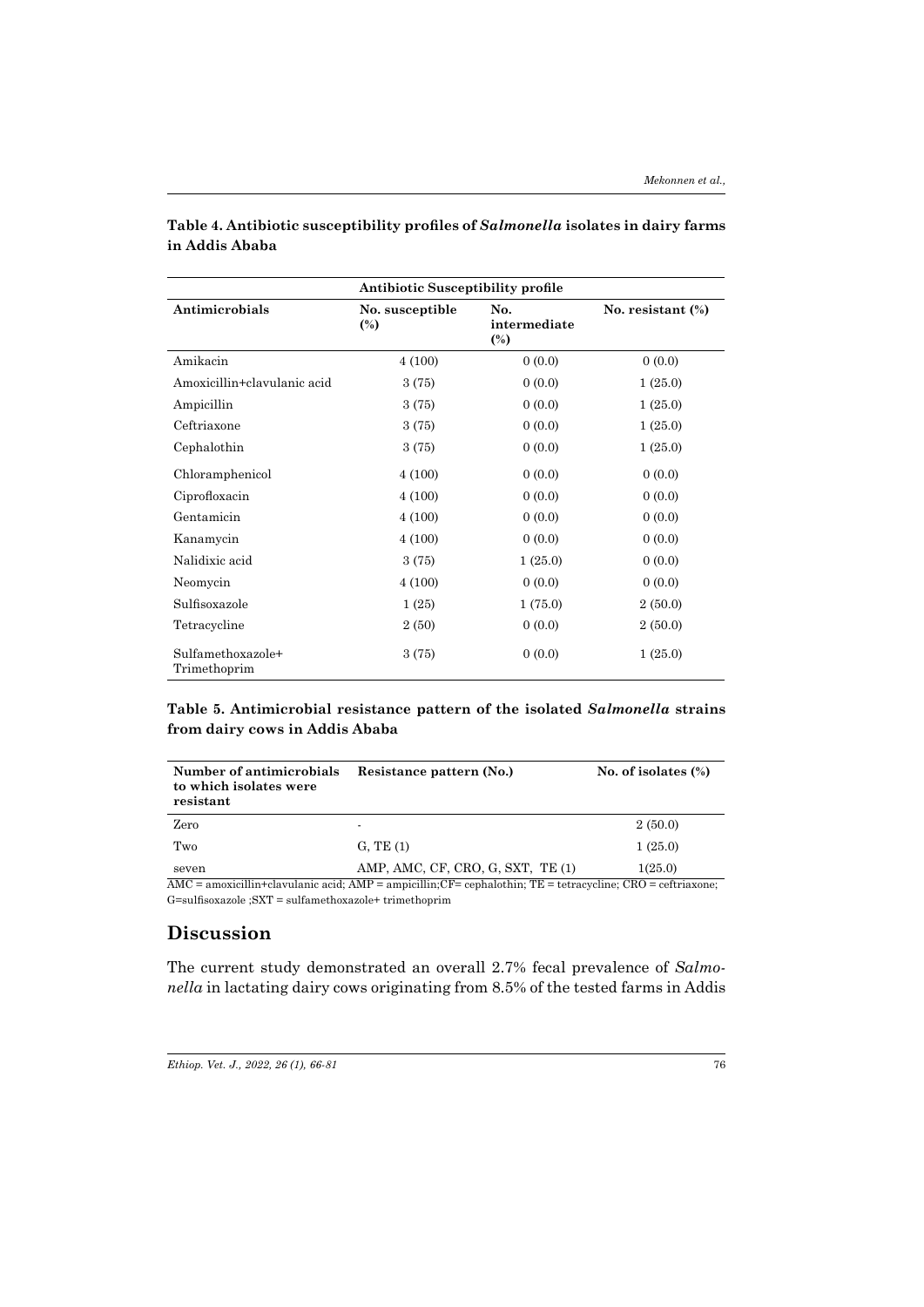Ababa, whereas *Salmonella* was not detected in milk samples collected from these cows. The absence of *Salmonella* from milk samples is contrary to the 3% prevalence reported previously (Addis *et al*., 2011) in the same study area. This might be due to the difference in isolation protocol employed. The current study employed confirmation of the isolates using PCR, while the previous study was based only on culture characteristics and biochemical tests. *Salmonella* is usually detected in milk due to contamination via direct or indirect contact with fecal materials during milking, storage, or transportation when there are poor hygienic practices (Holschbach and Peek, 2018). Similar to our finding in the current study, the previous study could not isolate *Salmonella* from dairy milk samples collected from central Ethiopia despite culturing several milk samples (Tigabu E. personal communication).

The overall fecal prevalence of *Salmonella* in apparently healthy lactating dairy cows is low in this study compared to previous studies in Ethiopia (Abunna *et al*., 2018; Addis *et al*., 2011) that reported 10.7% and 10.5% prevalence in Addis Ababa city and Modjo town, respectively. A study in Gondar, north Ethiopia also reported a 12.5% prevalence of *Salmonella* in lactating cows in Gondar and isolates were recovered from 44.8% of the farms investigated (Hailu *et al*., 2015). However, the current finding is in agreement with the previous report on the fecal prevalence of *Salmonella* in dairy cattle, in central Ethiopia (Eguale *et al.*, 2016). The difference in isolation rate among different studies can be attributed to the difference in the study area, farm size, hygienic practices of study farms, and season of sample collection (Eguale *et al*., 2016; Pangloli *et al*., 2008). Despite low prevalence, this study shows that lactating cows are potential sources of contamination with *Salmonella* through shedding the pathogen in their feces. This could be a threat for individuals working in dairy farms and for the community that consumes unpasteurized milk and other dairy products.

The indiscriminate use of antimicrobials in the food animal production system for disease prevention and control is being implicated in the development and spread of resistance against these agents, which can easily be transferred to humans through food chains (Manyi-Loh *et al*., 2018). In this study, *Salmonella* isolates resistant to commonly used antimicrobials were recorded. One of the four isolates was multidrug-resistant to 7 of the 14 (50%) antimicrobials tested including ceftriaxone, the third-generation cephalosporin. In a previous study, none of the 30 *Salmonella* isolates from dairy farms in central Ethiopia was resistant to ceftriaxone (Eguale *et al*., 2016). As the use of third-genera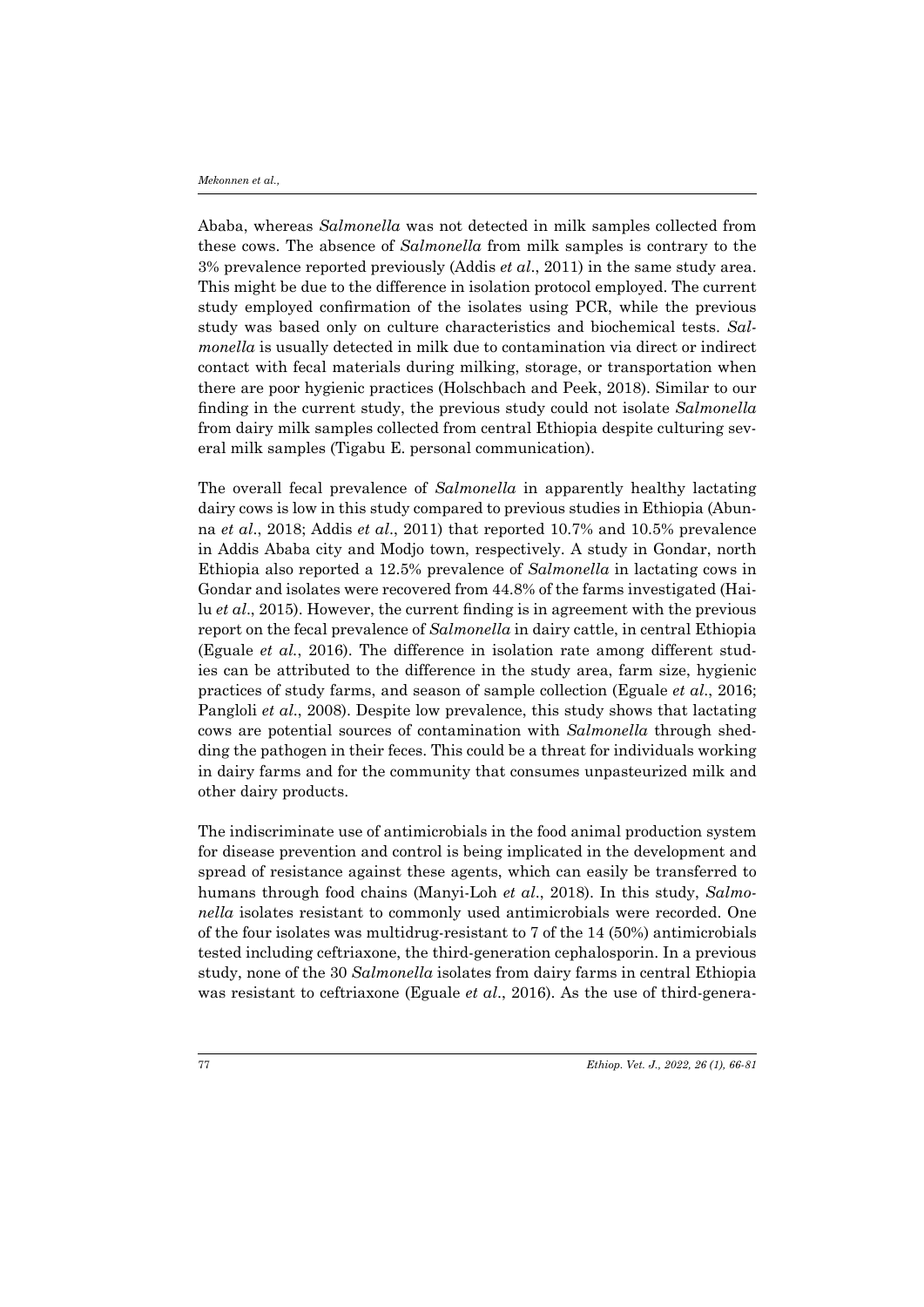tion cephalosporin is not common in animal production in Ethiopia, these isolates or the associated resistance genetic marker might have originated from humans, as there is close contact between humans and animals in this study area. Five (16.7%) of the isolates in the aforementioned study (Eguale *et al*., 2016) were resistant to ciprofloxacin while all of the isolates in the current study were susceptible to ciprofloxacin. On the other hand, a previous study on isolates from lactating dairy cows in Addis Ababa also showed complete susceptibility of isolates to both ceftriaxone and ciprofloxacin (Addis *et al*., 2011).

# **Conclusions**

Despite the low level of prevalence of *Salmonella* among lactating dairy cows in this study, detection of multidrug-resistant isolates particularly an isolate resistant to ceftriaxone is a major public health concern since there is a risk of potential transmission to humans through the food chain or direct and indirect contact. Thus, appropriate measures should be instituted to protect the public and animals from infection with multidrug-resistant strains of *Salmonella.*

### **Acknowledgments**

The authors are grateful for the farmers who collaborated in this research work. This study was supported by Addis Ababa University through Thematic Research Grant. The technical assistance of Ms. Azeb Teklu during laboratory work is highly appreciated.

# **Authors' contribution**

HM and TE were involved in the conception of the study. HM was involved in sample collection, laboratory investigation, and preparation of the draft manuscript. HA and MG were involved in laboratory analysis. All authors read and approved the final version of the manuscript.

# **Funding**

This study was supported through Thematic Research Grant from Addis Ababa University.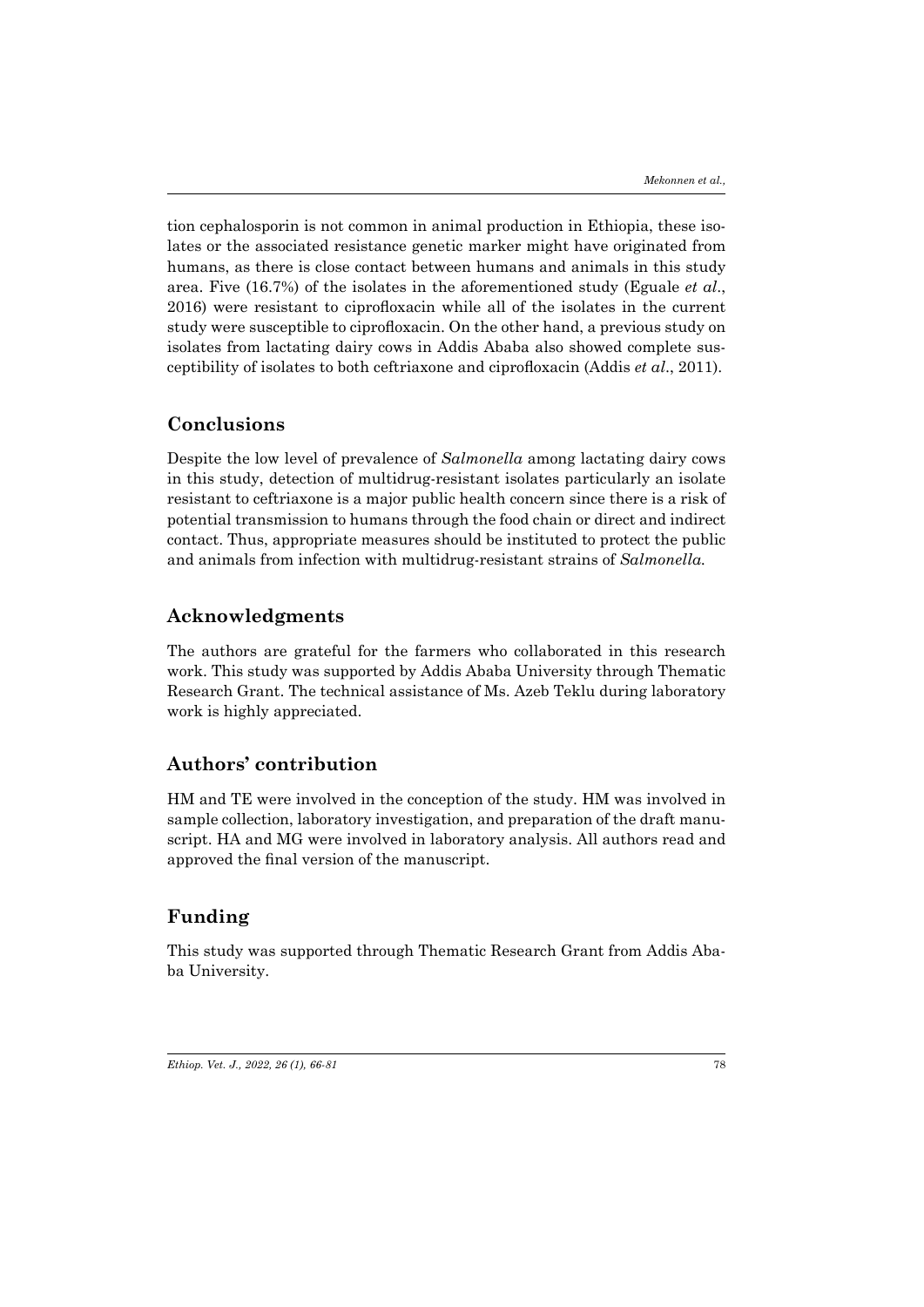# **Disclosure**

The authors declare that there are no conflicts of interest regarding the publication of this paper.

# **References**

- Abunna, F., Ashenafi, D., Beyene, T., Ayana, D., Mamo, B. and Duguma, R., 2018. Isolation, identification and antimicrobial susceptibility profiles of *Salmonella* isolates from dairy farms in and around Modjo town, Ethiopia. *Ethiop*. *Vet*. *J*., 2 (2), 92-108.
- Addis, Z., Kebede, N., Worku, Z., Gezahegn, H., Yirsaw, A. and Kassa, T., 2011. Prevalence and antimicrobial resistance of *Salmonella* isolated from lactating cows and in contact humans in dairy farms of Addis Ababa: a cross-sectional study. *BMC Infect. Dis*., 11, 222.
- Bekele, B. and Ashenafi, M., 2010. Distribution of drug resistance among enterococci and *Salmonella* from poultry and cattle in Ethiopia. *Trop. Anim. Health Prod.*, 42, 857-864.
- Bintsis, T., 2017. Foodborne pathogens. *AIMS Microbiol*., l3, 529-563.
- Cheng, G., Ning, J., Ahmed, S., Huang, J., Ullah, R., An, B., *et al.*, 2019. Selection and dissemination of antimicrobial resistance in Agri-food production. *Antimicrob. Resist. Infect. Control*, l8, 158.
- CLSI 2018. M100: Performance standards for antimicrobial susceptibility testing: twenty-third informational supplement. (Wayne, PA).
- Cohen, N.D., Neibergs, H.L., McGruder, E.D., Whitford, H.W., Behle, R.W., Ray, P.M., *et al*., 1993. Genus-specific detection of salmonellae using the polymerase chain reaction (PCR). *J. Vet. Diagn. Invest.,* 5, 368-371.
- COI 2020. Country Policy and Information Note Ethiopia: Background information, including internal relocation.
- Cummings, K.J., Warnick, L.D., Elton, M., Grohn, Y.T., McDonough, P.L. and Siler, J.D., 2010. The effect of clinical outbreaks of salmonellosis on the prevalence of fecal *Salmonella* shedding among dairy cattle in New York. *Foodborne Pathog. Dis.*, 7, 815-823.
- Eguale, T., Asrat, D., Alemayehu, H., Nana, I., Gebreyes, W.A., Gunn, J.S., *et al*., 2018. Phenotypic and genotypic characterization of temporally related nontyphoidal *Salmonella* strains isolated from humans and food animals in central Ethiopia. *Zoonoses Public Health* 65, 766-776.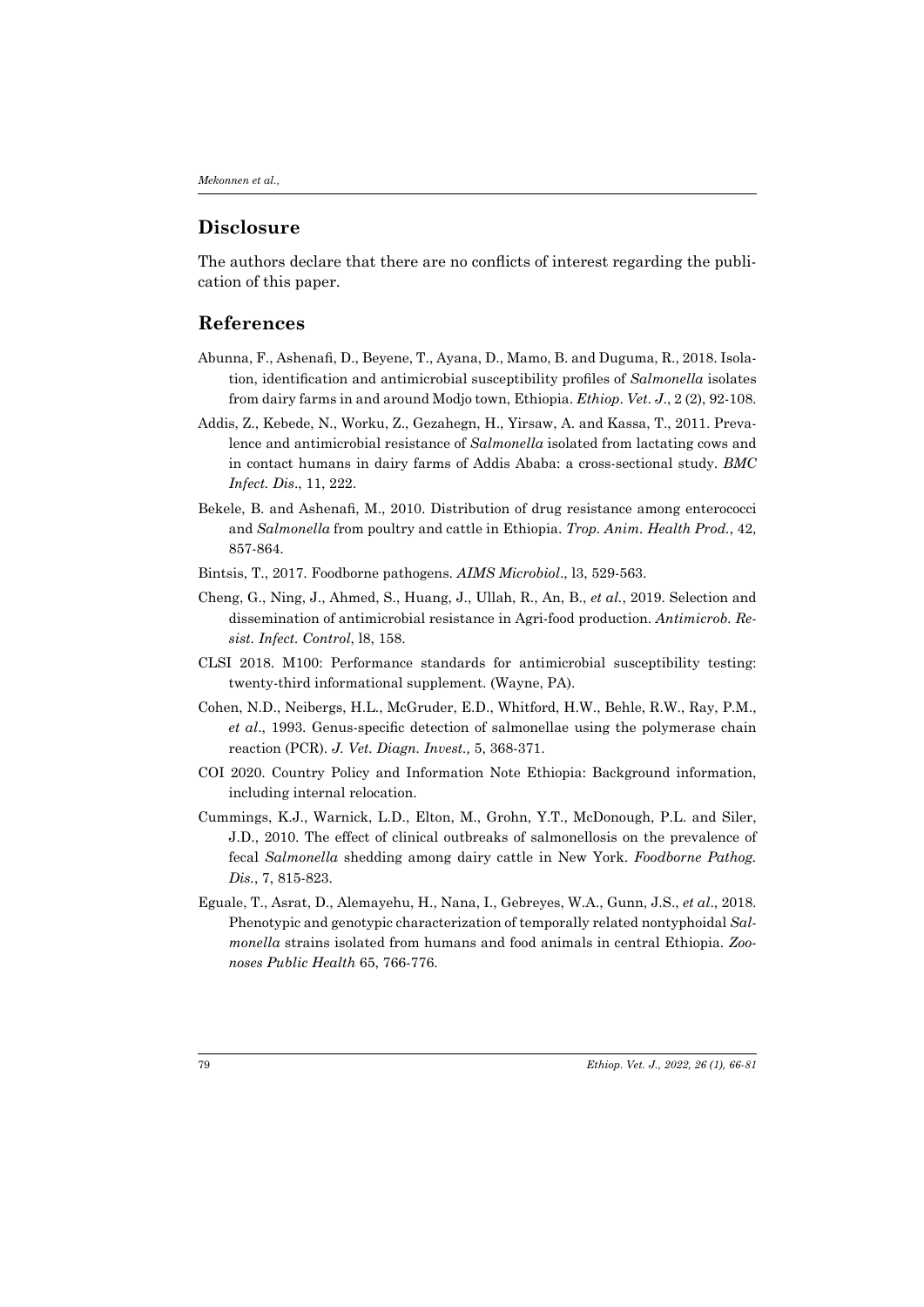- Eguale, T., Engidawork, E., Gebreyes, W.A., Asrat, D., Alemayehu, H., Medhin, G., *et al.*, 2016. Fecal prevalence, serotype distribution, and antimicrobial resistance of Salmonellae in dairy cattle in central Ethiopia. *BMC Microbiol.,* 16, 20.
- Eng, S., Pusparjah, P., Ab Mutaliib, N., Ser, H., Chan, K. and Lee, L., 2015. *Salmonella*: A review on pathogenesis, epidemiology, and antibiotic resistance. *Fron. Life Sci.*, 8, 284-293.
- Hailu, D., Gelaw, A., Molla, W., Garedew, L., Cole, L., and Johnson, R., 2015. Prevalence and antibiotic resistance patterns of *Salmonella* isolates from lactating cows and in-contact humans in dairy farms, Northwest Ethiopia. *J. Environ. Occup. Sci.,* 4, 171-178.
- Holschbach, C.L. and Peek, S.F., 2018. Salmonella in Dairy Cattle. *Vet. Clin. North Am. Food Anim. Pract.,* 34, 133-154.
- Keba, A., Rolon, M.L., Tamene, A., Dessie, K., Vipham, J., Kovac, J., *et al.*, 2020. Review of the prevalence of foodborne pathogens in milk and dairy products in Ethiopia. *Int. Dairy J.*, 109, 104762.
- Krueger, A.L., Greene, S.A., Barzilay, E.J., Henao, O., Vugia, D., Hanna, S., *et al.*, 2014. Clinical outcomes of nalidixic acid, ceftriaxone, and multidrug-resistant nontyphoidal *Salmonella* infections compared with pan susceptible infections in Food-Net sites, 2006-2008*. Foodborne Pathog Dis.,* 11, 335-341.
- Manyi-Loh, C., Mamphweli, S., Meyer, E., and Okoh, A., 2018. Antibiotic use in agriculture and its consequential resistance in environmental sources: Potential public health implications. *Molecules*, 23 (4), 795. doi: 10.3390/molecules23040795.
- Minten, B., Habte, Y., Tamru, S. and Tesfaye, A., 2020. The transforming dairy sector in Ethiopia. *PLoS One,* 15, e0237456.
- Pangloli, P., Dje, Y., Ahmed, O., Doane, C.A., Oliver, S.P. and Draughon, F.A., 2008. Seasonal incidence and molecular characterization of *Salmonella* from dairy cows, calves, and farm environment. *Foodborne Pathog. Dis.,* 5, 87-96.
- Rahman, M.T., Sobur, M.A., Islam, M.S., Levy, S., Hossain, M.J., El Zowalaty, M.E., *et al.,* 2020. Zoonotic diseases: Etiology, impact, and control. *Microorganisms*, 8 (9), 1405. doi: 10.3390/microorganisms8091405
- Varma, J.K., Molbak, K., Barrett, T.J., Beebe, J.L., Jones, T.F., Rabatsky-Ehr, T., *et al.*, 2005. Antimicrobial-resistant nontyphoidal *Salmonella* is associated with excess bloodstream infections and hospitalizations. *J. Infect. Dis.,* 191, 554-561.
- WHO 2010. Isolation of *Salmonella* spp. From Food and Animal Feces. In WHO Global Foodborne Infections Network Laboratory Protocol.